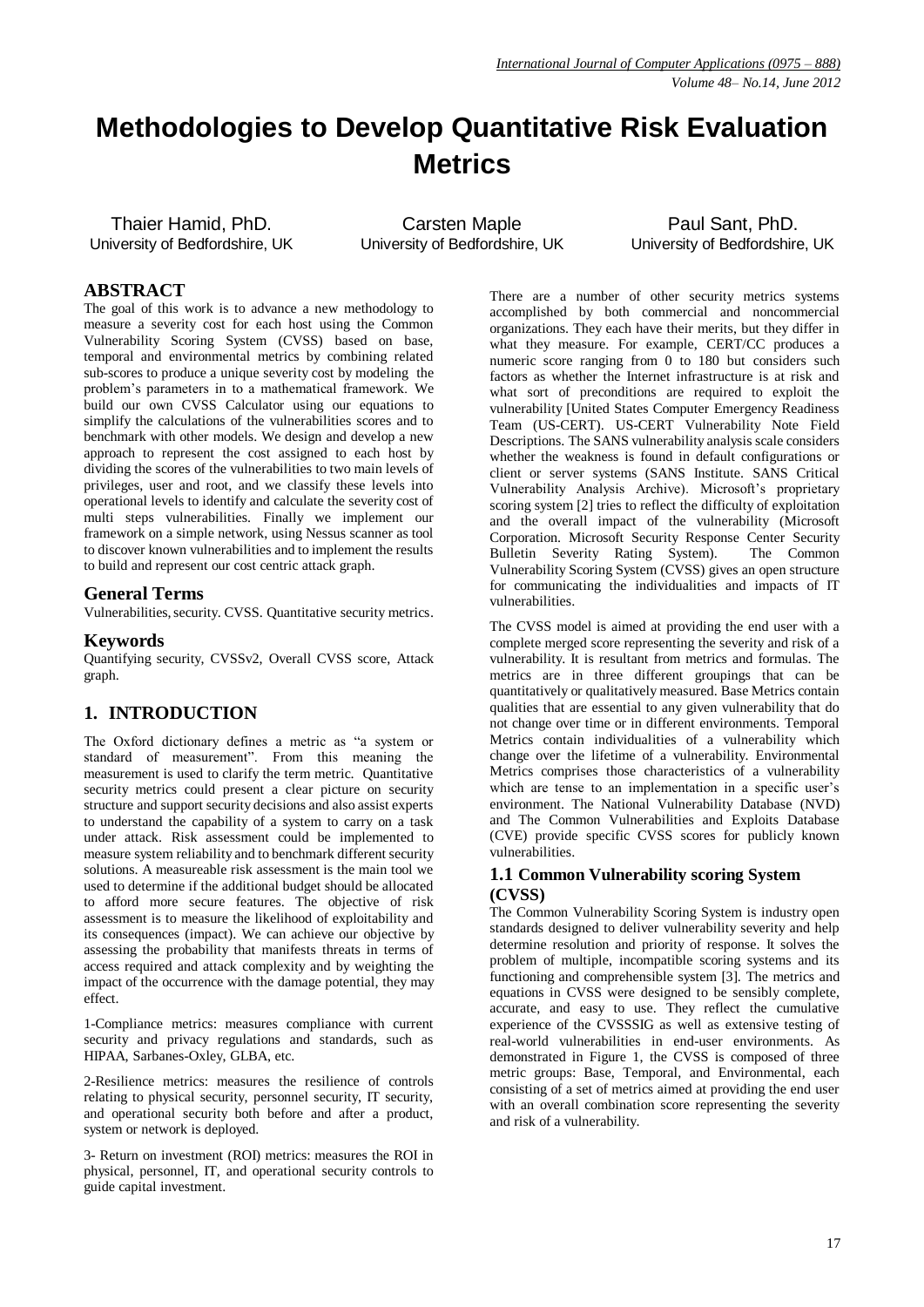

**Figure-1: The CVSS Model**

# **1.2 Vulnerability Databases**

Vulnerabilities classification is a joint effort of the Common Vulnerabilities and Exploits Database (CVE) and the MITRE Corporation, a non-profit organization managing national defense and research facilities, foundations, and projects. The Common Vulnerabilities and Exposures (CVE) list [1] an initiative to standardize vulnerability references and gives vulnerabilities a name in the form CVE-YYYY-XXXX, where YYYY is the year in which the vulnerability was first reported. This central database allows each of the vulnerabilities to have one unique identifier, a CVE id, such as "CVE- 2002-0649." The use of unique identifiers reduces the complexity of the international security threat identification effort, in that there are fewer duplicate vulnerabilities circulating, enabling a cleaner, simpler network report to be generated. CVE serves as more of a dictionary of vulnerabilities than a database. The National Vulnerability Database (NVD) is one of NIST"s important security assets for determining the severity of computer security risks. NVD is the sum of many other security databases, and utilizes the CVSS scoring system, allowing the fullest utilization of available public computer security risk analysis, and quantification methods via CVSS scores [4]. NVD is also linked with CVE, enabling comparison and expansion of NVD with CVE entries. The CVSS scores from NVD, and identified vulnerability signatures in NVD entries allow for this automated approach. NVD is used as the primary resource for finding vulnerabilities and determining their comparative severity and impact. Using NVD's information about the vulnerabilities, vulnerability signatures can be derived, enabling matching of network conditions to the extracted signatures, then matching to CVE IDs, and getting the CVSS base score from the NVD entries, scores can be acquired for each of the vulnerabilities which have been identified from the matching process. NVD provides a reputable, widely used, constantly updated, and openly available resource.

# **2. QUANTITATIVE RISK EVALUATION**

The risk is defined to be a function of the probability (likelihood) and the severity (impact) of the probable breaches on the systems. The risk in IT systems could be exposed to Internet, Network [1], Servers and local host. Our prototype uses base, temporal, and environmental metric groups set in the CVSS to evaluate the risk rate. The initial exploitability metrics driven form CVSS base score (i.e. the base metrics associated to exploitability) captures access required (AV)

and attack complexity (AC) and authentication instances (Au). The corresponding values could be seen in Table -1. The initial exploitability is calculated as follows:

$$
E_{V-\text{int}} = \prod_{1}^{n} P_{base}(AV, AC, Au)
$$

We use CVSS version 2 released on June 20th, 2007 to produce unique quantities metric to measure the severity cost of a specific vulnerability. We base our methodology on the following facts driven from a careful consideration of different sub metrics.

1- If the attacker manages to exploit a specific vulnerability without causing any damage (impact) in terms of confidentiality, integrity and availability, then it is not logical to consider the risk weight as zero - considering the risk represented by impact times likelihood of exploitability - as the explosions in multi-step intrusions might lead to access another vulnerability inside or outside the system. The risk matrixes weighting will solve this problem in case there are no impact score of explosions. Distributed of likelihood of exploitability as follows:

25% assigned for access required (AV).

40 % assigned for attack complexity (AC).

35% assigned for authentication instances (Au).

2- As the impact measures the damage caused by vulnerability, we believe that the impact represents 70% of the total risk severity. Within the impact metric we distribute the weight on the different sub metrics as follows:

20% assigned for confidentiality value, which represent different impacts on informational exposé

35% assigned for integrity value as the attacker might modify or delete the data as impact.

45% assigned for availability value as the impact might indicate crash or total shutdown or reduction in the performance of the system. Using the Common Vulnerability Scoring System (CVSS) version 2 based on base, temporal, and environmental metrics by combining related sub-scores to produce a unique severity cost by modelling the problem"s parameters in to a mathematical framework, ( for example in the temporal metrics, if the exploitability tools  $\&$  techniques (E) sub metric touch the high score - the tools and techniques available on the Internet as information's or freeware) this will increase the score of Access Vector (AV).

 $E_{\text{temporal}} \Rightarrow AV_{\text{Base}}$ 

In the same logic we reached the following relations:

 $RL_{temporal} \Rightarrow Ac_{Base}$ 

 $RC_{temporal} \Rightarrow AC_{Base}$ 

Once the Base and Temporal metrics are evaluated, the assessments are aggregated into one value of probability score calculated as shown below:

 $E_v = \sum_i ((0.25 * AV * E_{\text{temporal}}), (0.4 * AC * RL_{\text{temporal}} * RC_{\text{temporal}}) + (0.35 * Au)) * 0.384422$ The same justification applies to impact: The possible adjusted impact intrinsic to a vulnerability (i.e. the base metrics related to impact) can be increased or decreased depending on the security requirements driven from environmental metrics as shown below:  $(CR)$ <sub>environmental</sub>  $\Rightarrow$   $(C)$ <sub>*Base*</sub>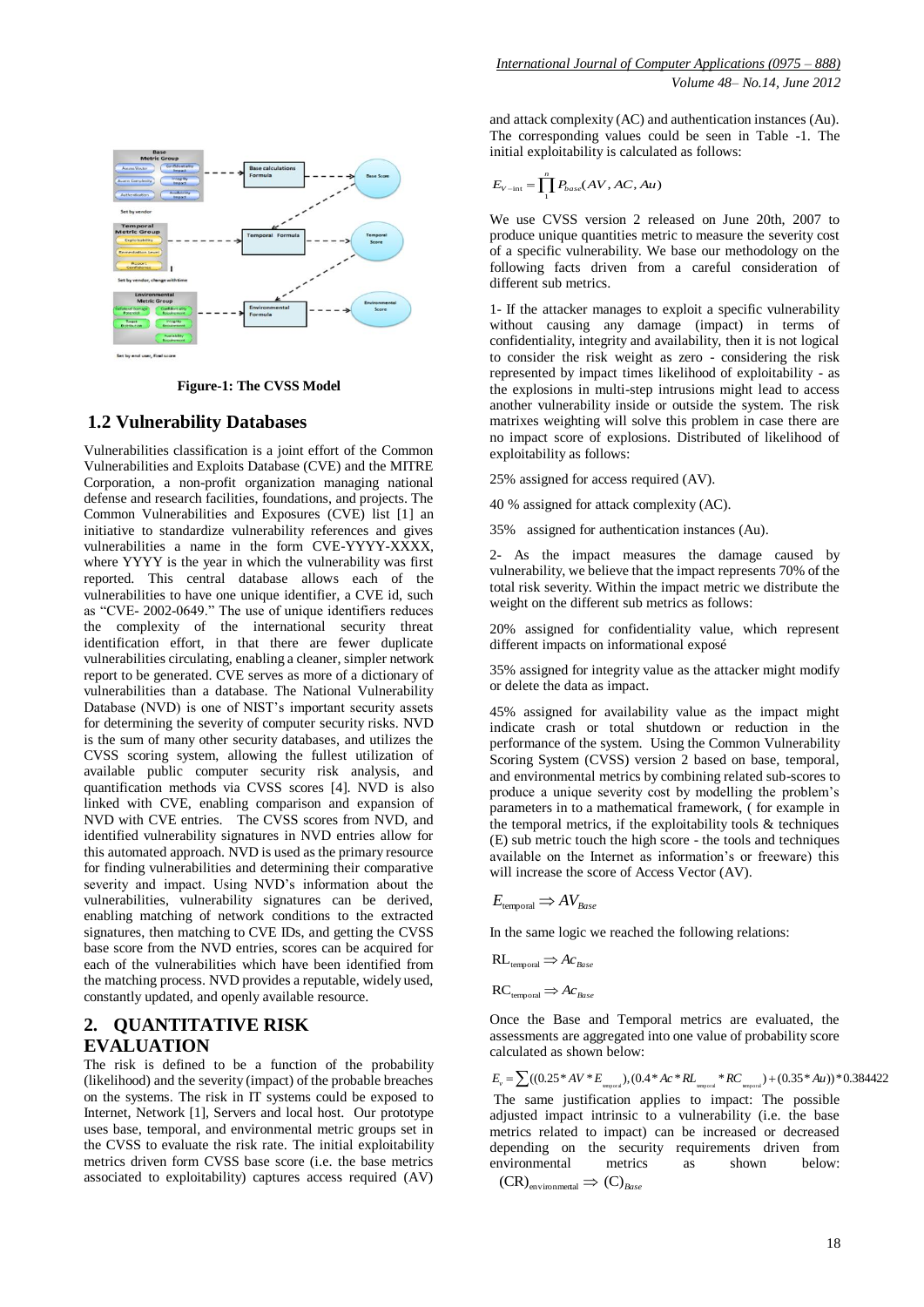$$
(\text{IR})_{\text{environmental}} \Rightarrow (\text{I})_{\text{Base}}
$$

$$
(\text{AR})_{\text{environmental}} \Rightarrow (\text{A})_{\text{Base}}
$$

$$
(CDP)_{\text{environmental}} \Rightarrow (A)_{\text{Base}}
$$

 $(TD)$ <sub>environmental</sub>  $\Rightarrow$  (A)  $_{Base}$ , (I)  $_{Base}$ , (C)  $_{Base}$ 

Target Distribution (TD) metric measures the percentage of systems that could be affected by the vulnerability. The parameters of this environmental sub metrics could be None  $(N)$ , low  $(L)$ , medium  $(M)$ , high  $(H)$ . The None  $(N)$ : for example means that no target systems exists - in other words the impact scores on Confidentiality, Integrity and availability will be null. The same logic applies to low (L), medium (M), high (H). This sub metric has direct effect on A, I, C.

 $I_{\rm v} = \sum ((0.2 * C_{\rm{base}} * CR_{\rm{av}} * TD_{\rm{av}}), (0.35 * I_{\rm{base}} * IR_{\rm{env}} * TD_{\rm{av}}), (0.45 * A_{\rm{base}} * AR_{\rm{env}} * TD_{\rm{env}} * CD_{\rm{env}})) * 0.906$ 

According to ISO 31010, the risk is derived by combining the consequences of a threat (impact) with the likelihood of its exploitability as follows:

#### **Risk = Likelihood of an adverse event \*Impact of the adverse event.**

Since 1980 the above method has been fundamentally challenged. Specialists accept the main elements in the function but disagree on the production of likelihood and impact on calculating the risk, as the risk should be evaluated in terms of maximum impact on an adverse event. By establishing our model on the temporal and environmental information given in the CVSS metrics, we use easily accessible and publicly open context information that are regularly updated and maintained [1].

## $W_i = f(I, L)$

To adjust the total Cost value using the risk matrix illustrated the following equation is used:

$$
Cost_{v} = ((E_{v} * I_{v} * 4.7619) * 100) + W_{v})/2
$$

A risk matrix linking the two vectors likelihood and impact is a graphical description of different risks in a relative way. The matrix uses four levels of weights to classify the ranks of different types of risks.



**Figure-2: A risk matrix**

1- Level 1: (100): A vulnerability that will allow an intruder to immediately gain privileged access (e.g. Administrator, root) to the system. For example Buffer overflow from local or remote system

2-Level 2 (70): Vulnerabilities that allow local or remote users to increase their privileges on a system or access confidential information such as company financial records or user passwords are usually considered moderate risks

3-Level 3 (50): vulnerability like a Denial-of-Service attack." Generally, do not compromise the system beyond a Denial-of-Service. This type of condition is often inherent in running a particular service.

4-Level 4 (10): A vulnerability that provides information to an intruder that could lead to further compromise attempts Information about the target is gathered.

 We build our own CVSS Calculator using our equations to simplify the calculations of the vulnerabilities scores and to benchmarking with other models as shown in Figure-3as you can see The CVSS scores range from [0, 100] with the higher the worse security.



**Figure-3: Our CVSS Calculator**

**Definition 1** (Maximum cost) if we have vulnerability (V) with access required network (N) and attack complexity low(L), authentication instances none( N) this will lead to Maximum exploitability and if we have confidentiality impact complete (C) and integrity impact complete (C),availability impact complete (C) as Maximum impact this will give the Maximum cost. Because this vulnerability is with very high risk, the Weight=100 according to risk matrices..The given vulnerability has the following parameters

**(AV:[ N]/AC:[ L]/Au:[N]/C:[ C]/I:[C ]/A:[C]) (E:[ H ]/RL:[ U ]/RC:[ C ]) Temporal (TD:[ND]/CDP:[ H ]/CR:[H]/IR:[H]/AR:[ H ]) Environmental**

 $E_v = \sum_i ((0.25 * AV * E_{\text{temporal}}), (0.4 * Ac * RL_{\text{temporal}} * RC_{\text{temporal}}) + (0.35 * Au)) * 0.384422$ 

 $E_v = ((0.25 * 1 * 1) + (0.4 * 0.71 * 1 * 1) + (0.35 * 0.704)) * 0.384422$ 

 $E_v = 0.300$ 

 $I_v = \sum ((0.2 * C_{base} * CR_{\text{avis}} * TD_{\text{avis}}), (0.35 * I_{base} * IR_{\text{env}} * TD_{\text{avis}}), (0.45 * A_{base} * AR_{\text{env}} * TD_{\text{env}} * CD_{\text{env}})) * 0.90631$ 

 $I_{r} = ((0.2*0.66*1.51*1) + (0.35*0.66*1.51*1) + 0.45*0.66*1.51*1) + (0.45*0.66*1.51*1*0.5)) *0.90631$ 

$$
I_v = 0.700
$$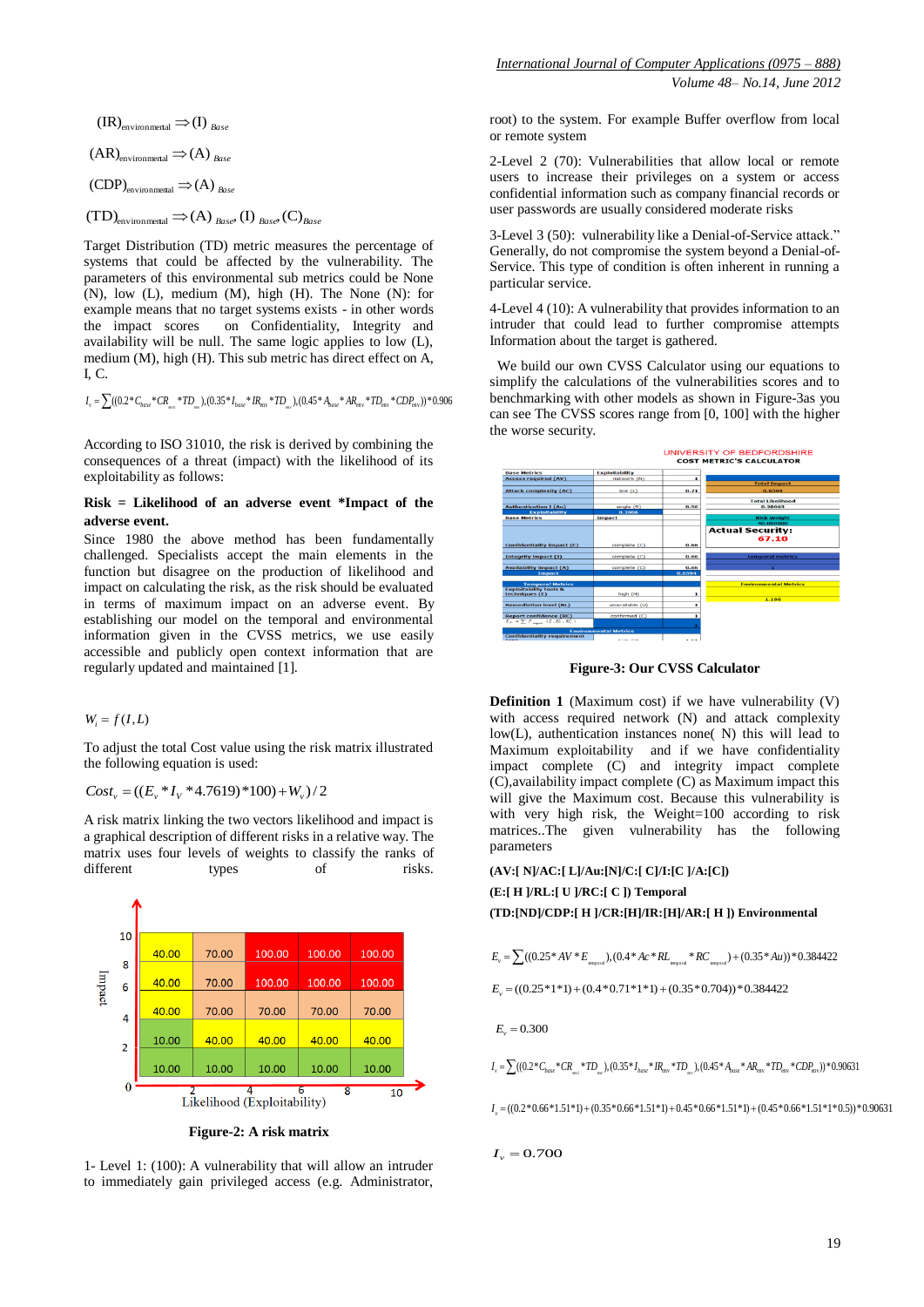$=((E_v * I_v * 4.7619) * 100) + W_v)/2$ 

| <b>CVSS</b> metrics group | <b>CVSS</b> attribute         | Rating               | Rating<br>value |
|---------------------------|-------------------------------|----------------------|-----------------|
|                           | access required (AV)          | local(L)             | 0.395           |
|                           |                               | adjacent network (A) | 0.646           |
| base metrics              |                               | network (N)          | 1.0             |
| <b>Exploitability</b>     | attack complexity (AC)        | high (H)             | 0.35            |
|                           |                               | medium (M)           | 0.61            |
|                           |                               | low(L)               | 0.71            |
|                           | authentication instances (Au) | multiple (M)         | 0.45            |
|                           |                               | single(S)            | 0.56            |
|                           |                               | none $(N)$           | 0.704           |

**Table.1: CVSS base metrics-(exploitability)**

| <b>CVSS metrics</b><br>group | <b>CVSS</b> attribute      | Rating       | Rating<br>value |
|------------------------------|----------------------------|--------------|-----------------|
|                              | confidentiality impact (C) | none $(N)$   | 0.0             |
|                              |                            | partial (P)  | 0.275           |
| base metrics                 |                            | complete (C) | 0.660           |
| impact                       | integrity impact (I)       | none $(N)$   | 0.0             |
|                              |                            | partial (P)  | 0.275           |
|                              |                            | complete (C) | 0.660           |
|                              | availability impact (A)    | none $(N)$   | 0.0             |
|                              |                            | partial (P)  | 0.275           |
|                              |                            | complete (C) | 0.660           |

**Table.2: CVSS base metrics- (impact)**

| $Cost_v = ((E_v * I_v * 4.7619) * 100) + W_v)/2$ |                                                                                                                                                         |                      |                 | <b>CVSS metrics</b><br>group | <b>CVSS</b> attribute                          | Rating                | Rating<br>value |
|--------------------------------------------------|---------------------------------------------------------------------------------------------------------------------------------------------------------|----------------------|-----------------|------------------------------|------------------------------------------------|-----------------------|-----------------|
|                                                  | $Cost_v = ((0.300 * 0.700 * 4.7619) * 100) + 100) / 2$                                                                                                  |                      |                 |                              | confidentiality impact (C)                     | none $(N)$            | 0.0             |
| $Cost_v = 100$                                   |                                                                                                                                                         |                      |                 |                              |                                                | partial (P)           | 0.275           |
|                                                  |                                                                                                                                                         |                      |                 |                              |                                                | complete (C)          | 0.660           |
| <b>CVSS metrics group</b>                        | <b>CVSS</b> attribute                                                                                                                                   | Rating               | Rating<br>value | base metrics<br>impact       | integrity impact (I)                           | none (N)              | 0.0             |
|                                                  | access required (AV)                                                                                                                                    | local(L)             | 0.395           |                              |                                                | partial(P)            | 0.275           |
|                                                  |                                                                                                                                                         | adjacent network (A) | 0.646           |                              |                                                | complete (C)          | 0.660           |
|                                                  |                                                                                                                                                         | network(N)           | 1.0             |                              | availability impact (A)                        | none $(N)$            | 0.0             |
| base metrics                                     | attack complexity (AC)                                                                                                                                  | high (H)             | 0.35            |                              |                                                | partial (P)           | 0.275           |
| <b>Exploitability</b>                            |                                                                                                                                                         | medium (M)           | 0.61            |                              |                                                | complete (C)          | 0.660           |
|                                                  |                                                                                                                                                         | low(L)               | 0.71            |                              | Table.2: CVSS base metrics- (impact)           |                       |                 |
|                                                  | authentication instances (Au)                                                                                                                           | multiple (M)         | 0.45            | <b>CVSS</b> metrics          | <b>CVSS</b> attribute                          | Rating                | Rating          |
|                                                  |                                                                                                                                                         | single(S)            | 0.56            | group                        |                                                |                       | value           |
|                                                  |                                                                                                                                                         | none $(N)$           | 0.704           |                              | exploitability tools &                         | unproved (U)          | 0.395           |
|                                                  | Table.1: CVSS base metrics-(exploitability)                                                                                                             |                      |                 |                              | techniques (E)                                 | proof-of-concept(P)   | 0.646           |
|                                                  | <b>Definition 2</b> (Minimum cost) if we have vulnerability (V)                                                                                         |                      |                 |                              |                                                | functional $(F)$      | 0.95            |
|                                                  | with access required network (L) and attack complexity                                                                                                  |                      |                 | temporal metrics             |                                                | high (H)              | 1.0             |
|                                                  | low(H), authentication instances none( M) this will lead to<br>Minimum exploitability and if we have confidentiality impact                             |                      |                 |                              | remediation level (RL)                         | official fix (OF)     | 0.87            |
|                                                  | none (N) and integrity impact none (N), availability impact<br>none (N) as Minimum impact this will give the Minimum                                    |                      |                 |                              |                                                | temporary fix (TF)    | 0.90            |
|                                                  | cost. Because this vulnerability is with low risk (level (4) in<br>risk matrix), the Weight=10 referring to risk matrices.                              |                      |                 |                              |                                                | workaround (W)        | 0.95            |
|                                                  | (AV:[L]/AC:[H]/Au:[M]/C:[N]/I:[N ]/A:[N])                                                                                                               |                      |                 |                              |                                                | unavailable (U)       | 1.0             |
|                                                  | (E:[ U ]/RL:[ OF ]/RC:[ UC ]) Temporal                                                                                                                  |                      |                 |                              | report confidence (RC)                         | unconfirmed (UC)      | 0.90            |
|                                                  | (TD:[N]/CDP:[ N ]/CR:[L]/IR:[L]/AR:[ L ]) Environmental                                                                                                 |                      |                 |                              |                                                | Un corroborative (UR) | 0.95            |
|                                                  | $E_v = \sum ((0.25 * AV * E_{_{\text{unbound}}}), (0.4 * Ac * RL_{_{\text{unbound}}} * RC_{_{\text{unbound}}}) + (0.35 * Au)) * 0.384422$               |                      |                 |                              |                                                | confirmed (C)         | 1.0             |
| $E_v = 0.1162$                                   |                                                                                                                                                         |                      |                 |                              | Table.3: CVSS base metrics- (temporal metrics) |                       |                 |
| $I_v = 0.000$                                    | $I_v = \sum((0.2 * C_{base} * CR_{size} * TD_{n}), (0.35 * I_{base} * IR_{env} * TD_{n}), (0.45 * A_{base} * AR_{env} * TD_{env} * CD_{env}) * 0.90631$ |                      |                 |                              |                                                |                       |                 |
| $Cost_v = ((E_v * I_v * 4.7619) * 100) + W_v)/2$ |                                                                                                                                                         |                      |                 |                              |                                                |                       |                 |
| $Cost_v = 5$                                     |                                                                                                                                                         |                      |                 |                              |                                                |                       |                 |
|                                                  |                                                                                                                                                         |                      |                 |                              |                                                |                       |                 |
|                                                  |                                                                                                                                                         |                      |                 |                              |                                                |                       |                 |
|                                                  |                                                                                                                                                         |                      |                 |                              |                                                |                       |                 |
|                                                  |                                                                                                                                                         |                      |                 |                              |                                                |                       |                 |
|                                                  |                                                                                                                                                         |                      |                 |                              |                                                |                       |                 |
|                                                  |                                                                                                                                                         |                      |                 |                              |                                                |                       |                 |
|                                                  |                                                                                                                                                         |                      |                 |                              |                                                |                       |                 |
|                                                  |                                                                                                                                                         |                      |                 |                              |                                                |                       |                 |
|                                                  |                                                                                                                                                         |                      |                 |                              |                                                |                       |                 |
|                                                  |                                                                                                                                                         |                      |                 |                              |                                                |                       |                 |
|                                                  |                                                                                                                                                         |                      |                 |                              |                                                |                       | 20              |

**Table.3: CVSS base metrics- (temporal metrics)**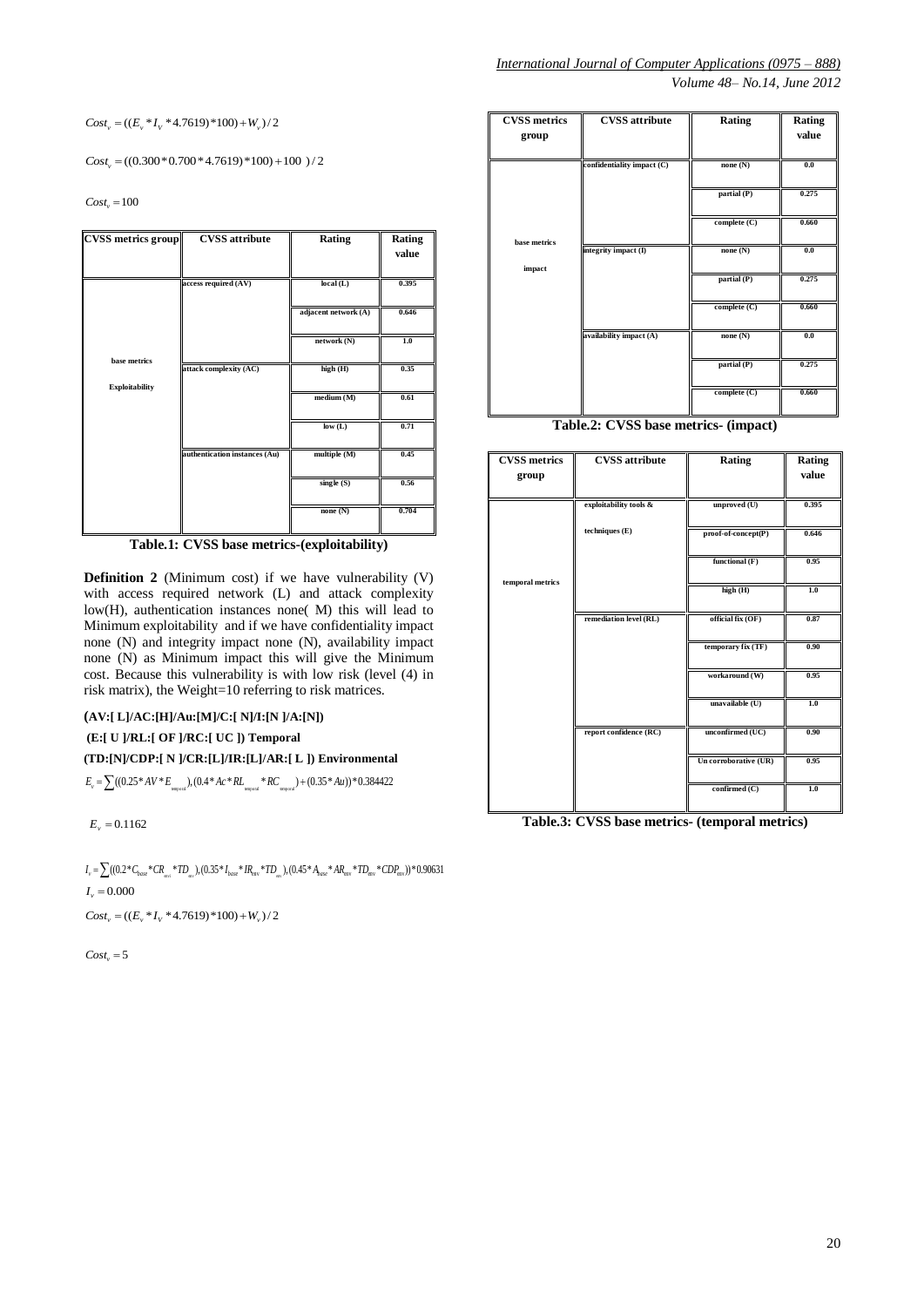| <b>CVSS metrics group</b> | <b>CVSS</b> attribute                                                                                                               | Rating           | Rating<br>value | $I_v = \sum ((0.2 * C_{base} * CR_{mix}) * TD_{av})$ , $(0.35 * I_{base} * IR_{env} * TD_{av})$ , $(0.45 * A_{base} * AR_{env} * TD_{env}) * CDP_{env}) * 0.90631$ |
|---------------------------|-------------------------------------------------------------------------------------------------------------------------------------|------------------|-----------------|--------------------------------------------------------------------------------------------------------------------------------------------------------------------|
|                           | confidentiality                                                                                                                     | low(L)           | 0.5             | $I_v = 0.2917$                                                                                                                                                     |
|                           | requirement (CR)                                                                                                                    | medium (M)       | 1.0             | $Cost_v = ((L_* * I_v * 4.7619) * 100) + W_v)/2$                                                                                                                   |
|                           |                                                                                                                                     | high (H)         | 1.51            |                                                                                                                                                                    |
| environmental             | integrity requirement (IR)                                                                                                          | low(L)           | 0.5             | $Costv = ((0.2891*0.2917*4.7619)*100)+100)/2$                                                                                                                      |
| metrics                   |                                                                                                                                     | medium (M)       | 1.0             | $Cost_v = 70.08$                                                                                                                                                   |
|                           |                                                                                                                                     | high (H)         | 1.51            | Now we will use the solution to list the computers that<br>should be allowed to have access to Server-A, by                                                        |
|                           | availability requirement (AR)                                                                                                       | low(L)           | 0.5             | configuring the firewall as shown in figure 4                                                                                                                      |
|                           |                                                                                                                                     | medium (M)       | 1.0             |                                                                                                                                                                    |
|                           |                                                                                                                                     | high (H)         | 1.51            | <b>External</b>                                                                                                                                                    |
|                           | collateral damage                                                                                                                   | none $(N)$       | 0.0             | Network<br><b>Attacker</b><br><b>Server A</b>                                                                                                                      |
|                           | potential (CDP)                                                                                                                     | low(L)           | 0.1             | Firewall<br><b>Figure-4: Practical Example</b>                                                                                                                     |
|                           |                                                                                                                                     | low medium (LM)  | 0.3             |                                                                                                                                                                    |
|                           |                                                                                                                                     | medium high (MH) | 0.4             | If we locate Sever A behind the firewall, then the weight<br>level of the risk driven from risk metrics will drop down                                             |
|                           |                                                                                                                                     | high (H)         | 0.5             | from 100 to 10 and the Environmental metrics parameters                                                                                                            |
|                           |                                                                                                                                     | Non(N)           | 0.0             | change as follow<br>(CDP:[ N ]/TD[N]/CR:[L]/IR:[L ]/AR:[ L ])                                                                                                      |
|                           |                                                                                                                                     | low(L)           | 0.25            | When we try to access Server A from any computer not in                                                                                                            |
|                           | <b>Target Distribution (TD)</b>                                                                                                     | medium (M)       | 0.75            | the firewall's list<br>$E_v = \sum ((0.25 * AV * E_{\text{smooth}}), (0.4 * AC * RL_{\text{smooth}} * RC_{\text{smooth}}) + (0.35 * Au)) * 0.384422$               |
|                           |                                                                                                                                     | high (H)         | 1.0             |                                                                                                                                                                    |
|                           |                                                                                                                                     | Not Defined(ND)  | 1.0             | $E_v = 0.2891$                                                                                                                                                     |
|                           | Table.4: CVSS base metrics- (environmental metrics)                                                                                 |                  |                 | $I_v = \sum((0.2 * C_{base} * CR_{mix} * TD_{uv})(0.35 * I_{base} * IR_{env} * TD_{uv})(0.45 * A_{base} * AR_{env} * TD_{env}) * CDP_{env}) * 0.90631$             |
|                           | <b>2.1 PRACTICAL IMPLEMENTATION</b>                                                                                                 |                  |                 |                                                                                                                                                                    |
|                           | We will use our CVSS equations to calculate the severity cost<br>of the vulnerability CVE-2002-1142, Microsoft Data Access          |                  |                 | $I_v = 0.0000$                                                                                                                                                     |
|                           | Components RDS Data Stub Remote Overflow.                                                                                           |                  |                 |                                                                                                                                                                    |
| overflow vulnerability.   | Synopsis: The remote host is affected by remote buffer                                                                              |                  |                 | $Cost_v = ((L_v * I_v * 4.7619) * 100) + W_v)/2$                                                                                                                   |
|                           | <b>Description:</b> The remote DLL /msadc/msadcs.dll is<br>accessible by anyone. Several flaws have been found in it in             |                  |                 | $Cost_v = ((0.2891*0.0*4.7619)*100)+10)/2$                                                                                                                         |
|                           | the past. We recommend that you restrict access to MSADC                                                                            |                  |                 |                                                                                                                                                                    |
| only to trusted hosts.    | <b>Solution:</b> Launch the Internet Services Manager                                                                               |                  |                 | $Cost_v = 5.0$                                                                                                                                                     |
| 'Properties'              | - Select your web server - Right-click on MSADC and select                                                                          |                  |                 | 2.2 Cost calculation framework:                                                                                                                                    |
|                           | - Select the tab 'Directory Security'                                                                                               |                  |                 | The Nessus scanner is designed to identify Vulnerabilities                                                                                                         |
| option                    | - Click on the 'IP address and domain name restrictions'                                                                            |                  |                 | before the hackers can exploit them. In our project we will use<br>the Nessus scanner as a tool to discover known                                                  |
| to this resource          | - Make sure that by default, all computers are DENIED access                                                                        |                  |                 | Vulnerabilities. First, we will analyze the Vulnerability<br>attributes and then we classify and calculate Vulnerabilities                                         |
| <b>CVSS Score</b>         | - List the computers that should be allowed to use it                                                                               |                  |                 | cost according to privileges as follows:                                                                                                                           |
|                           | 7.5 (CVSS2#AV:N/AC:L/Au:N/C:P/I:P/A:P) Base                                                                                         |                  |                 | 1-The cost of vulnerabilities that will allow an intruder to<br>immediately<br>gain<br>privileged<br>access<br>(root,<br>system                                    |
|                           | (E:[ H ]/RL:[TF ]/RC:[ C ]) Temporal<br>(CDP:[ H ]/TD[H]/CR:[H]/IR:[H ]/AR:[ H ]) Environmental                                     |                  |                 | administrator (2)).                                                                                                                                                |
|                           | $E_v = \sum ((0.25 * AV * E_{\text{temporal}}), (0.4 * Ac * RL_{\text{temporal}} * RC_{\text{temporal}}) + (0.35 * Au)) * 0.384422$ |                  |                 | 2- The cost of vulnerabilities that will allow an intruder to                                                                                                      |
| $E_v = 0.2891$            |                                                                                                                                     |                  |                 | gain access to the system with privileged user only (privileged<br>n <sub>er</sub> (1)                                                                             |

**Table.4: CVSS base metrics- (environmental metrics)**

## **2.1 PRACTICAL IMPLEMENTATION**

- Select the tab 'Directory Security'
- Click on the 'IP address and domain name restrictions' option

*International Journal of Computer Applications (0975 – 888) Volume 48– No.14, June 2012*

 $I_v = \sum ( (0.2 * C_{base} * CR_{avi} * TD_{av}), (0.35 * I_{base} * IR_{env} * TD_{av}), (0.45 * A_{base} * AR_{env} * TD_{env} * CDP_{env})$ 



#### **(CDP:[ N ]/TD[N]/CR:[L]/IR:[L ]/AR:[ L ])**

# **2.2 Cost calculation framework:**

2- The cost of vulnerabilities that will allow an intruder to gain access to the system with privileged user only (privileged user  $(1)$ ).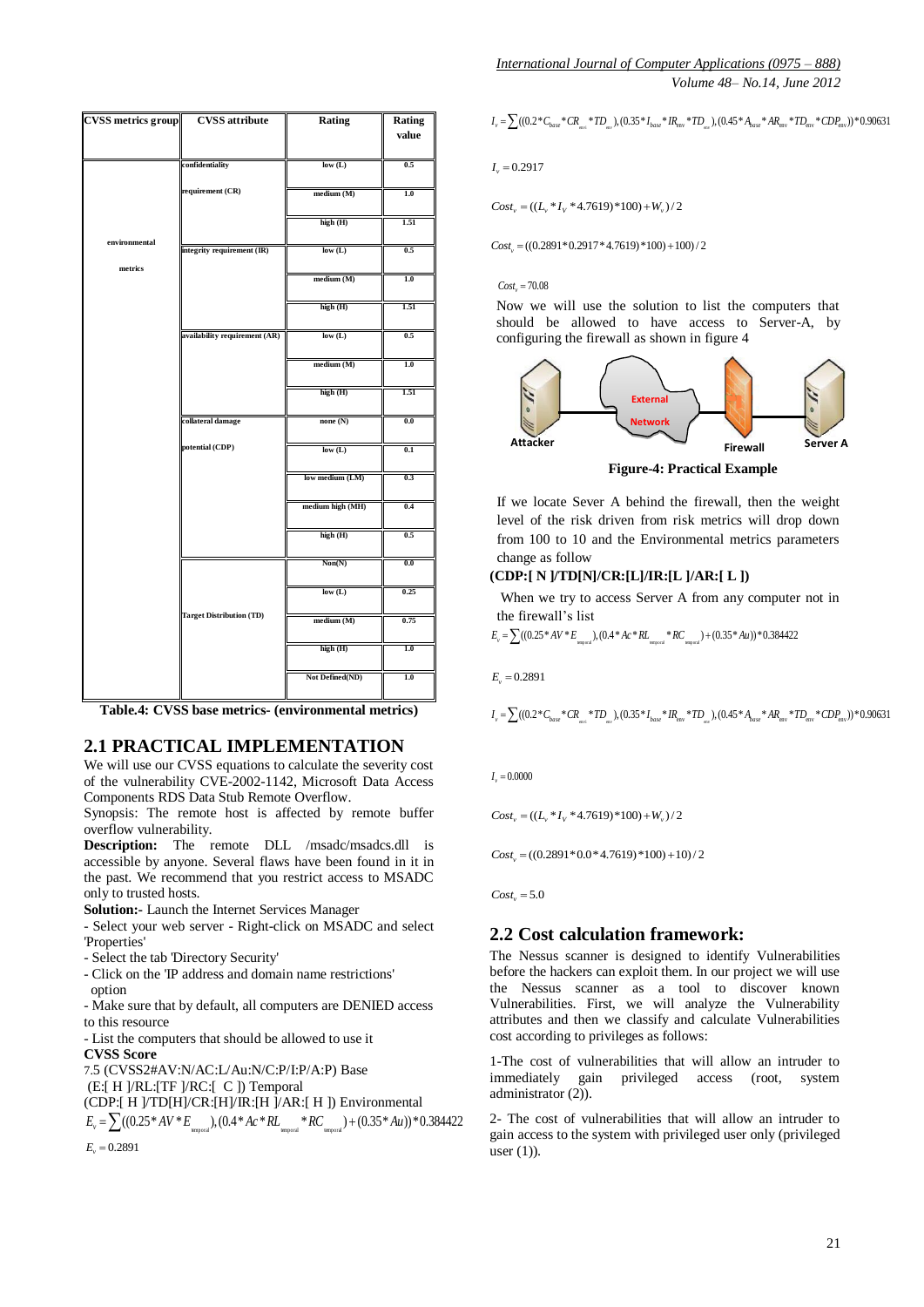3- The cost of vulnerabilities that will allow an intruder to gain access to the system with guest or without having any account to access the system (Guest or None (0)).



#### **Figure-5: Cost calculation framework**

The mode for joining the vulnerabilities into one score for the machine is derived at by first taking each of the vulnerabilities, and getting their CVSS scores. Then the vulnerabilities are listed on a table similar to the table 5 and 6. These are classified according to the vulnerabilities specification to User privileges vulnerabilities (i.e. The impact of the vulnerabilities does not include gain privileged access) and root privileges vulnerabilities which include gain privileged along with other impacts. After this, the vulnerabilities are processed using the following equations:

$$
C_{X_{n,1}} = \sum_{1}^{n} Cost(v_n) / n.
$$

Where Vn are User privileges vulnerabilities

$$
C_{x_n,2} = \sum_{n=1}^{n} Cost(v_n) / n
$$

#### Where Vn are Root privileges vulnerabilities

The average operational level is operational level 0 (OL0) or average of full set of vulnerabilities which represent the values assigned when the attacker directly reaches a specific state. The highest operational level is operational level 1 (OL1) or average of set of vulnerabilities which represent the values assigned when the attacker can touch specific states indirectly through a multi-step intrusion. The selection of the vulnerabilities depends on the specifications for each vulnerability. After careful considerations of more than 3000 vulnerabilities, we discovered that the state transit of a multistep intrusion happens mainly with vulnerabilities with severity cost greater than 45, besides other attributes of the vulnerability. The formula we will use to calculate operational level 1(OL1) is:

$$
C_{x_n,L} = \sum_{1}^{n} \left( Cost(v_n) . \forall (V_n > 45) \right) / n
$$

## **3. PRACTICAL APPROACH TO DEVELOP COST-CENTRIC ATTACK GRAPH.**

Instead of specifying a state by network attributes, we propose cost-centric model checking, in which each state is specified by the attributes of a single host. We refer to the corresponding attack graphs generated with model checking algorithms as cost-centric attack graphs. We use our methodologies and all the concepts mentioned in section 2 to develop quantitative risk evaluation metrics and we will use the results to build our cost-centric attack graphs. We use Nessus scanner as a tool to discover known Vulnerabilities on IP1 and IP2 on the simple network shown in figure-6, and we analyze the Nessus scanning reports adding our environmental metrics according to our setting. We calculate the severity cost for each vulnerability based on CVSS score then we process the results by classifying them to user and root privileges levels. We may need to live with some of the vulnerabilities, and take countermeasures only when a multistep intrusion is actually happening, so within each level we classify the vulnerabilities to operational level 0 and 1(a multi-steps intrusion), then we use the results to build the cost-centric attack graphs.



**Figure-6: Simple Network**

The list of Vulnerabilities we got after using Nessus scanning reports on (IP1) the total numbers of Vulnerabilities is 14 we will present some of the Vulnerabilities parameters as shown below:

1-(CVSS2#AV:N/AC:L/Au:N/C:N/I:N/A:P) Base  $(E: [H]/RL: [OF]/RC: [C])$  Temporal (CDP:[ MH ]/TD:[H]/CR:[L]/IR:[L ]/AR:[ H ]) Environmental

 $Cost_{12213} = 39.61$ 

2- (CVSS2#AV:N/AC:L/Au:N/C:N/I:N/A:P) (E:[ F ]/RL:[ OF ]/RC:[ C ]) Temporal (CDP:[ H ]/TD:[H]/CR:[H]/IR:[H ]/AR:[ H ]) Environmental  $Cost_{45517} = 45.08$ 

3- CVSS2#AV:N/AC:L/Au:N/C:C/I:C/A:C)  $(E: [P]/RL: [OF]/RC: [C])$  Temporal (CDP:[ ND ] /TD:[H]/CR:[H]/IR:[H]/AR:[H]) Environmental  $Cost_{10357} = 89.53$ 

4-(CVSS2#AV:N/AC:L/Au:N/C:P/I:P/A:P)  $(E: F | P)$ RL: $[OF | RC: C]$  Temporal (CDP:[ MH]/ TD:[H]/CR:[H]/IR:[H]/AR:[H]) Environmental  $Cost_{11161} = 66.47$ 5-(CVSS2#AV:N/AC:M/Au:N/C:P/I:N/A:N) E: $[$  F  $]/RL$ : $[$  OF  $]/RC$ : $[$  C  $]$  $)$  Temporal (CDP:[ L ]/CR:[L]/IR:[L]/AR:[L]) Environmental  $Cost_{11213} = 6.98$ 6-(CVSS2#AV:N/AC:L/Au:N/C:C/I:C/A:C) (E:[ P ]/RL:[ OF ]/RC:[ C ]) Temporal (CDP:[ H ] /TD:[H]/CR:[H]/IR:[H]/AR:[H]) Environmental  $Cost_{11890} = 91.96$ 

We classified the vulnerabilities according to their impact on the privilege, the vulnerabilities with impact on confidentiality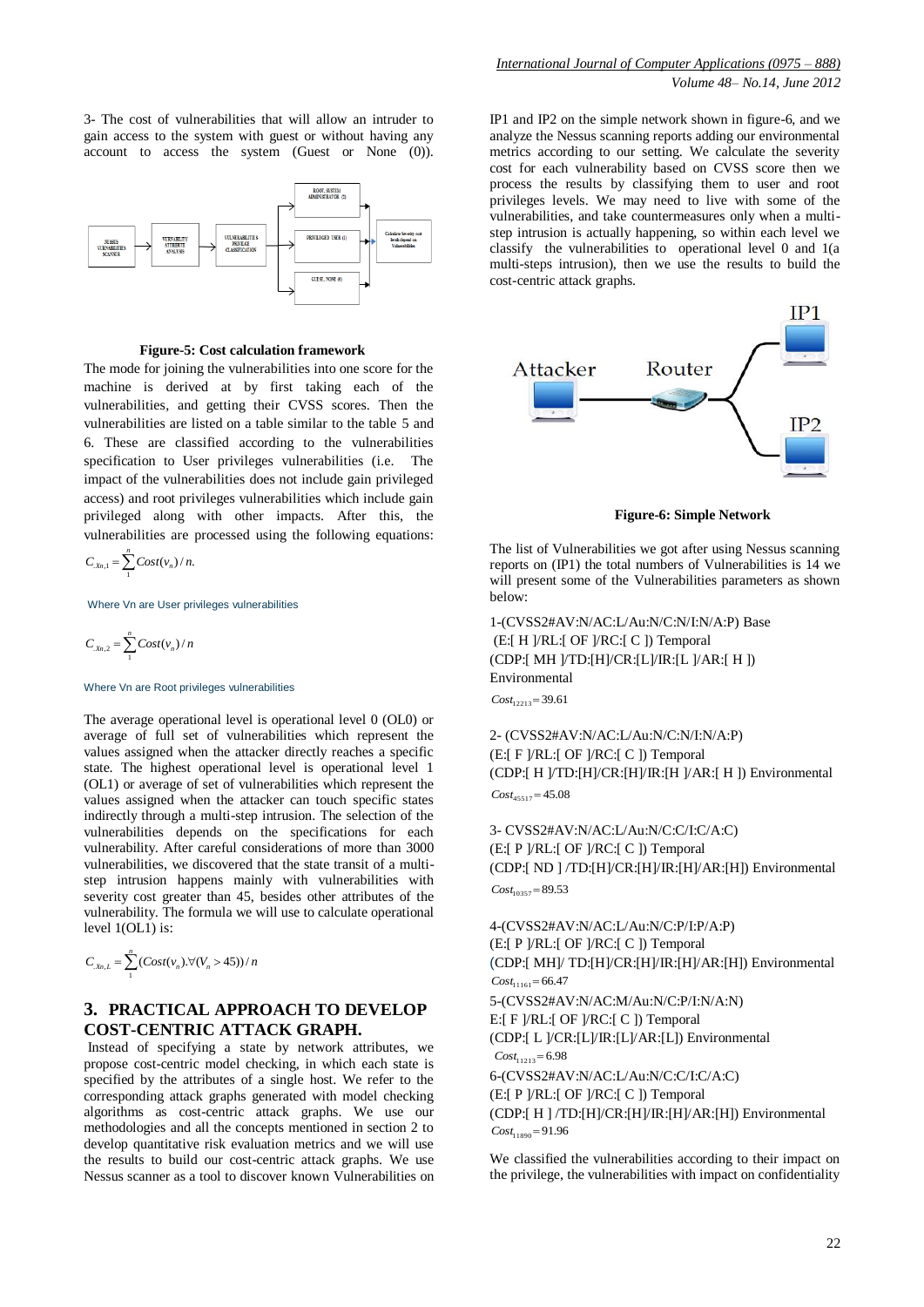or integrity or availability, with user privileges we arrange them in user privileges row, user privileges. While the vulnerabilities that will allow an intruder to immediately gain privileged access (root, system administrator). We classified them under root privilege as shown in Table 5, as you can notice we processed all the vulnerabilities as operational level 0 while in operational level 1 we only process the vulnerabilities with multi steps intrusion according to the rules and regulations mentioned in 2.2 . You can notice in figure 7 that the user privilege vulnerabilities distribution start from less than 10 severity cost up to less than 70, in other hand the root privilege vulnerabilities rang in OL0 started from 70 to 94.3. In OL1 the range for user level starts from 45.08 to 66.47 and in root level from 89.53 to 94.3. The above analysis indicates the correctness of using risk matrix to classify and evaluate the risk.

|                         | Vn1  |                    |  |                  | . $\sqrt{3}$ $\sqrt{2}$ $\sqrt{3}$ $\sqrt{2}$ $\sqrt{3}$ $\sqrt{4}$ $\sqrt{4}$ $\sqrt{5}$ $\sqrt{5}$ $\sqrt{2}$ $\sqrt{5}$ $\sqrt{2}$ $\sqrt{2}$ $\sqrt{2}$ $\sqrt{2}$ $\sqrt{2}$ $\sqrt{2}$ $\sqrt{2}$ $\sqrt{2}$ $\sqrt{2}$ $\sqrt{2}$ $\sqrt{2}$ $\sqrt{2}$ $\sqrt{2}$ $\sqrt{2}$ $\sqrt{2}$ $\sqrt{2}$ $\sqrt$ |      |
|-------------------------|------|--------------------|--|------------------|--------------------------------------------------------------------------------------------------------------------------------------------------------------------------------------------------------------------------------------------------------------------------------------------------------------------|------|
| User privileges         | 39.6 | 45.0 66.4 6.9      |  | 39.5 20.7 $\sim$ | $U_{\text{IP1.1}}$                                                                                                                                                                                                                                                                                                 | 36   |
| Administrator privilege |      | 89.5 91.9 89.5 94. |  | 67.4             | $U_{\text{IP1.2}}$                                                                                                                                                                                                                                                                                                 | 86.5 |

| Operational level zero |  |  |
|------------------------|--|--|
|------------------------|--|--|

| 45.08 66.47<br><b>User privileges</b>             |  |  |                    | 56    |
|---------------------------------------------------|--|--|--------------------|-------|
|                                                   |  |  | $U_{\text{P1.1}}$  |       |
| 89.53 91.96 89.53 94.3<br>Administrator privilege |  |  | $U_{\text{IP1.2}}$ | 91.33 |

nal level l

#### **Table.5: Operational levels of IP1 Host**



**Figure.7: Vulnerabilities distribution for IP1** 

#### 1-User privileges:

$$
C_{n,1} = \sum_{1}^{n} Cost(v_n) / n
$$

$$
C_{n,1} = \sum_{n=1}^{n} Cost(39.61, 40.08, 66.47, 6.98, 39.51, 20.75)
$$

1  $C_{P1,1} = 35.566$ 

#### 2- Administrator privilege:

$$
C_{y_{n,1}} = \sum_{1}^{n} Cost(v_n) / n
$$
  
\n
$$
C_{y_{n,1}} = \sum_{1}^{n} Cost(89.53,91.96,89.53,94.3,94.3,67.49)
$$
  
\n
$$
C_{y_{n,2}} = 86.562
$$

The list of Vulnerabilities we got after using Nessus scanning reports on (IP2):

|                            |  |  |                                |  |  | Vn1 Vn2 Vn3 Vn4 Vn5 Vn6 Vn7 Vn8 Vn9 Vn10Vn11 n1 0 |                                                                      |
|----------------------------|--|--|--------------------------------|--|--|---------------------------------------------------|----------------------------------------------------------------------|
| User<br>privileges         |  |  |                                |  |  |                                                   | 45.8758.9458.9459.2967.5241.4135.8242.6259.1238.3920.19 C1P2,1 48.01 |
| Administrator<br>privilege |  |  | 94.8783.6574.0497.6479.9270.83 |  |  |                                                   | $C_{IP2,2}$ 83.49                                                    |

Operational level zero

|                            |                                |  |  |  |  |  |  |  |  |  |  | Vn1 Vn2 Vn3 Vn4 Vn5 Vn6 Vn7 Vn8 Vn9 Vn10Vn11OL0 |                                                                      |
|----------------------------|--------------------------------|--|--|--|--|--|--|--|--|--|--|-------------------------------------------------|----------------------------------------------------------------------|
| <b>User</b><br>privileges  |                                |  |  |  |  |  |  |  |  |  |  |                                                 | 45.8758.9458.9459.2967.5241.4135.8242.6259.1238.3920.19 C1P2,1 A8.01 |
| Administrator<br>privilege | 94.8783.6574.0497.6479.9270.83 |  |  |  |  |  |  |  |  |  |  |                                                 | $C_{IP2,2}83.49$                                                     |
|                            | Operational level 1            |  |  |  |  |  |  |  |  |  |  |                                                 |                                                                      |

**Table.6: Operational levels of IP2 Host**



**Figure.8: Vulnerabilities distribution for IP2**

In our model, the attributes of hosts IP1, IP2 include:

1- Attacker"s access privilege on each host: Privilege level, i.e., root or system administrator (2), privileged user (1), user, guest, or none (0).

2- Security Metrics cost for each host: represent the CVSS score with the Risk Assessment levels for each host.

3-Exploit mode: The locality of an attacker performing an exploit